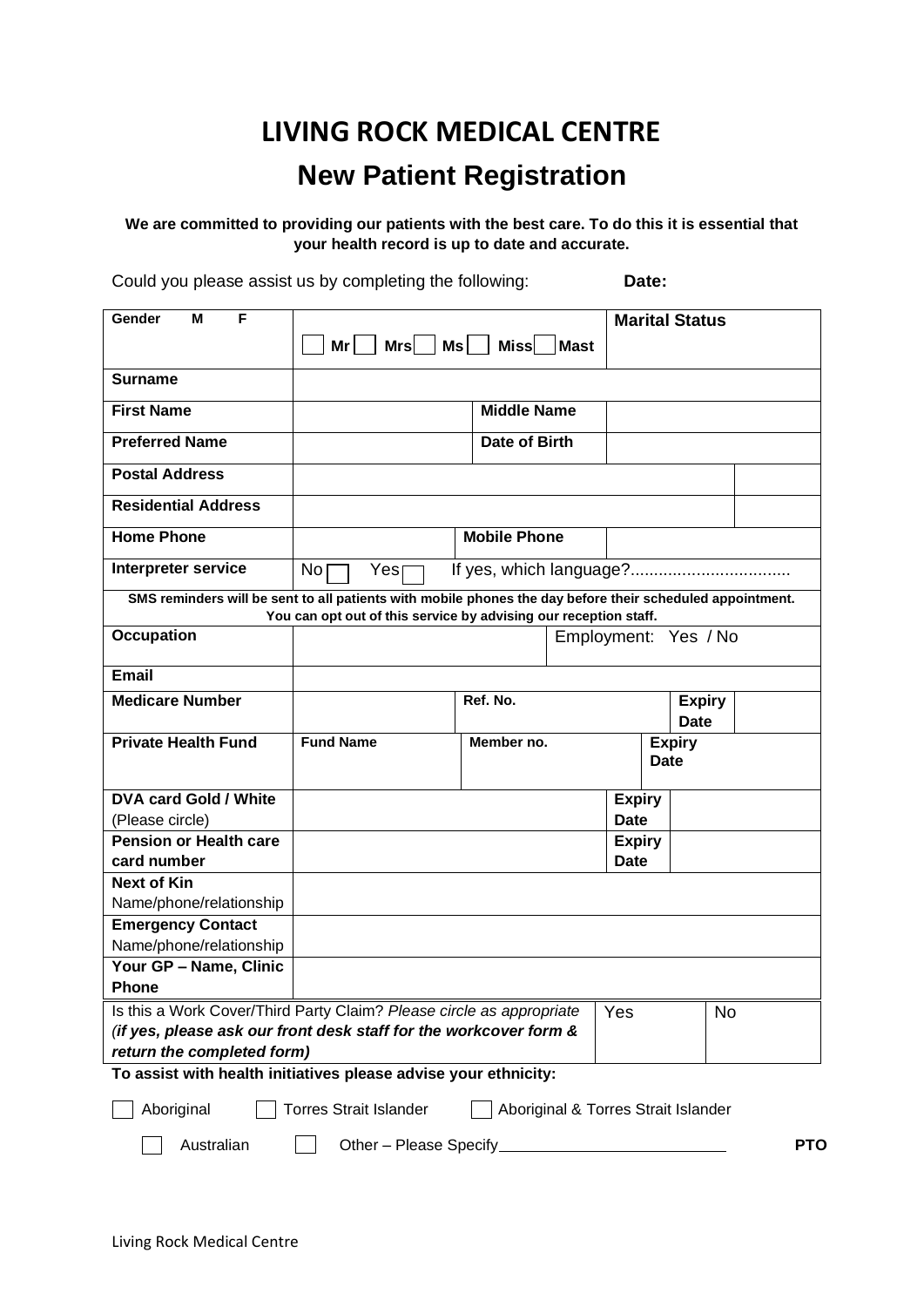#### **WHO WILL BE RESPONSIBLE FOR PAYING YOUR ACCOUNT?:**

| Self                                                                                                                 |                |                                                                                                                                                     |                                                                                                                                                      |                       |
|----------------------------------------------------------------------------------------------------------------------|----------------|-----------------------------------------------------------------------------------------------------------------------------------------------------|------------------------------------------------------------------------------------------------------------------------------------------------------|-----------------------|
| <b>TAC</b>                                                                                                           |                |                                                                                                                                                     |                                                                                                                                                      |                       |
|                                                                                                                      |                |                                                                                                                                                     |                                                                                                                                                      |                       |
| Workcover                                                                                                            | VIC / NSW / SA |                                                                                                                                                     |                                                                                                                                                      |                       |
|                                                                                                                      | OLD / TA/WA    |                                                                                                                                                     |                                                                                                                                                      |                       |
| Confirmed with employer Yes / No                                                                                     |                |                                                                                                                                                     |                                                                                                                                                      | Insurance Company:    |
|                                                                                                                      |                |                                                                                                                                                     |                                                                                                                                                      |                       |
|                                                                                                                      |                |                                                                                                                                                     |                                                                                                                                                      |                       |
|                                                                                                                      |                |                                                                                                                                                     |                                                                                                                                                      |                       |
|                                                                                                                      |                |                                                                                                                                                     |                                                                                                                                                      |                       |
|                                                                                                                      |                |                                                                                                                                                     |                                                                                                                                                      |                       |
| Yes 「<br><b>Social History</b><br>Alcohol ______________ daily / weekly / monthly (circle applicable)                |                |                                                                                                                                                     | Do you have any allergies or are you sensitive to drugs or dressings:<br>Tobacco ___________ daily / weekly or Ceased Smoking - date _______________ | No.                   |
| Drug use                                                                                                             |                |                                                                                                                                                     |                                                                                                                                                      | (type and frequency)  |
|                                                                                                                      |                |                                                                                                                                                     | Weight: ________________kgs                                                                                                                          |                       |
| For those 65 years and older: when was the last time you had:<br>Influenza vaccine<br>Pneumococcal pneumonia vaccine |                | Date $\_\_\_\_\_\_\_\_\_\_\_\_\_$<br>Date and the set of the set of the set of the set of the set of the set of the set of the set of the set of th | Not sure<br>Not sure                                                                                                                                 | Never<br>Never        |
| Females: when did you last have<br>Pap smear<br>Males: when did you last have<br>An overall check-up                 |                | <b>Date Date</b><br>Date <b>Date</b>                                                                                                                | Not sure<br>Not sure                                                                                                                                 | <b>Never</b><br>Never |

*I understand that payment of all accounts is my responsibility. All accounts, other than account which are bulk billed to Medicare or which are billed to other Third party payers, are payable in full at the time of treatment. For your convenience, we can accept cash, EFTPOS, Visa & MasterCard. I understand that in the event that accounts which are bulk billed to Medicare or which are billed to other Third party payers are not honoured by such payers then payment of such accounts is my responsibility. I also undertake to pay any debt collection & legal costs that may be incurred by Living Rock Medical Centre as a result of late payment or non-payment of accounts*

By signing this document, you are consenting to the release and receiving of medical information **relevant to your care and treatment** between health service providers. Please advise reception if you do not want medical information released or received by this clinic.

**Date: / / Name------------------------------ Signature: -------------------**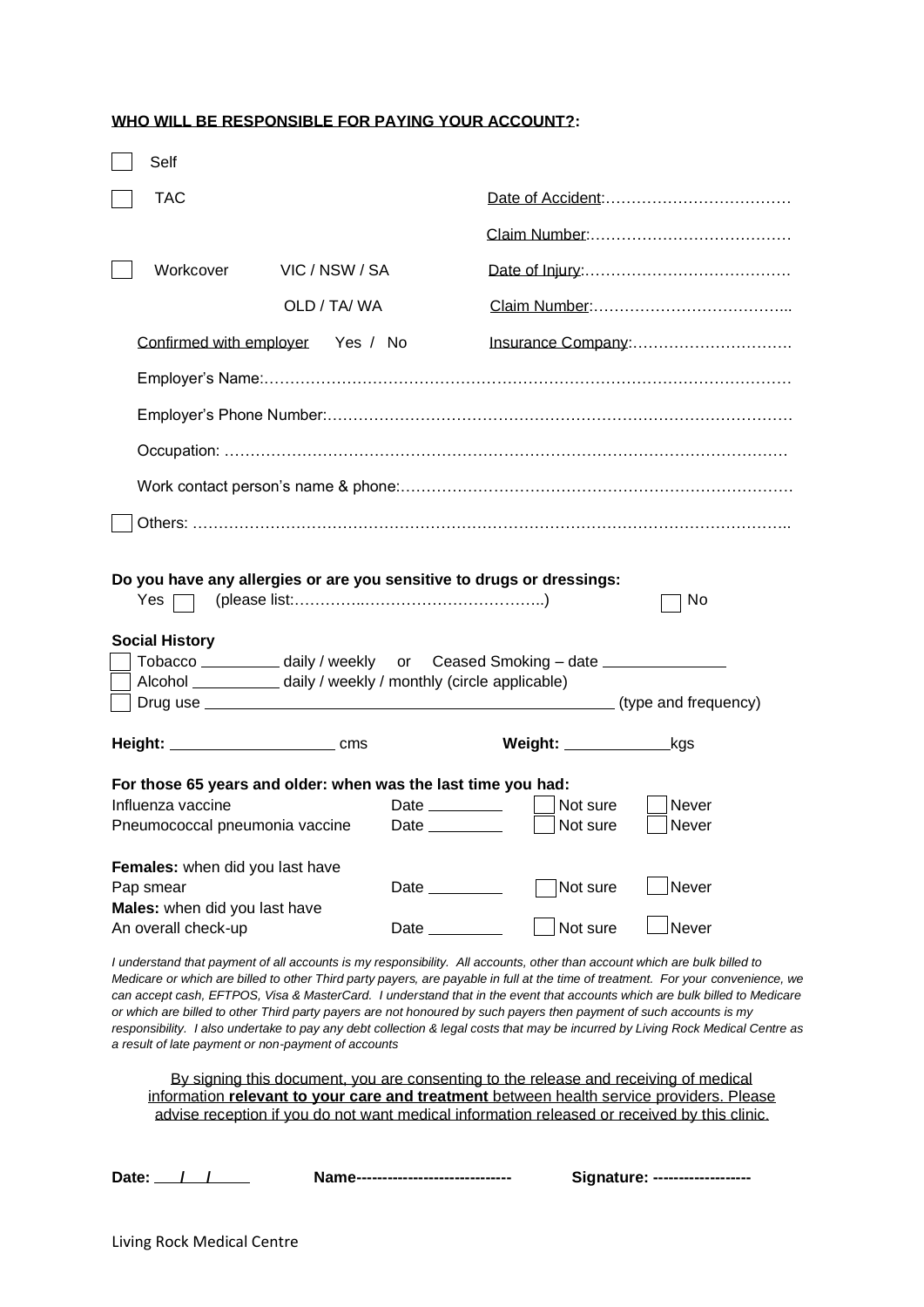# **Preventative Care Status**

### **Nutrition**

## **Physical activity**

# **My Health Record:**

Do not send my health information to My Health Record